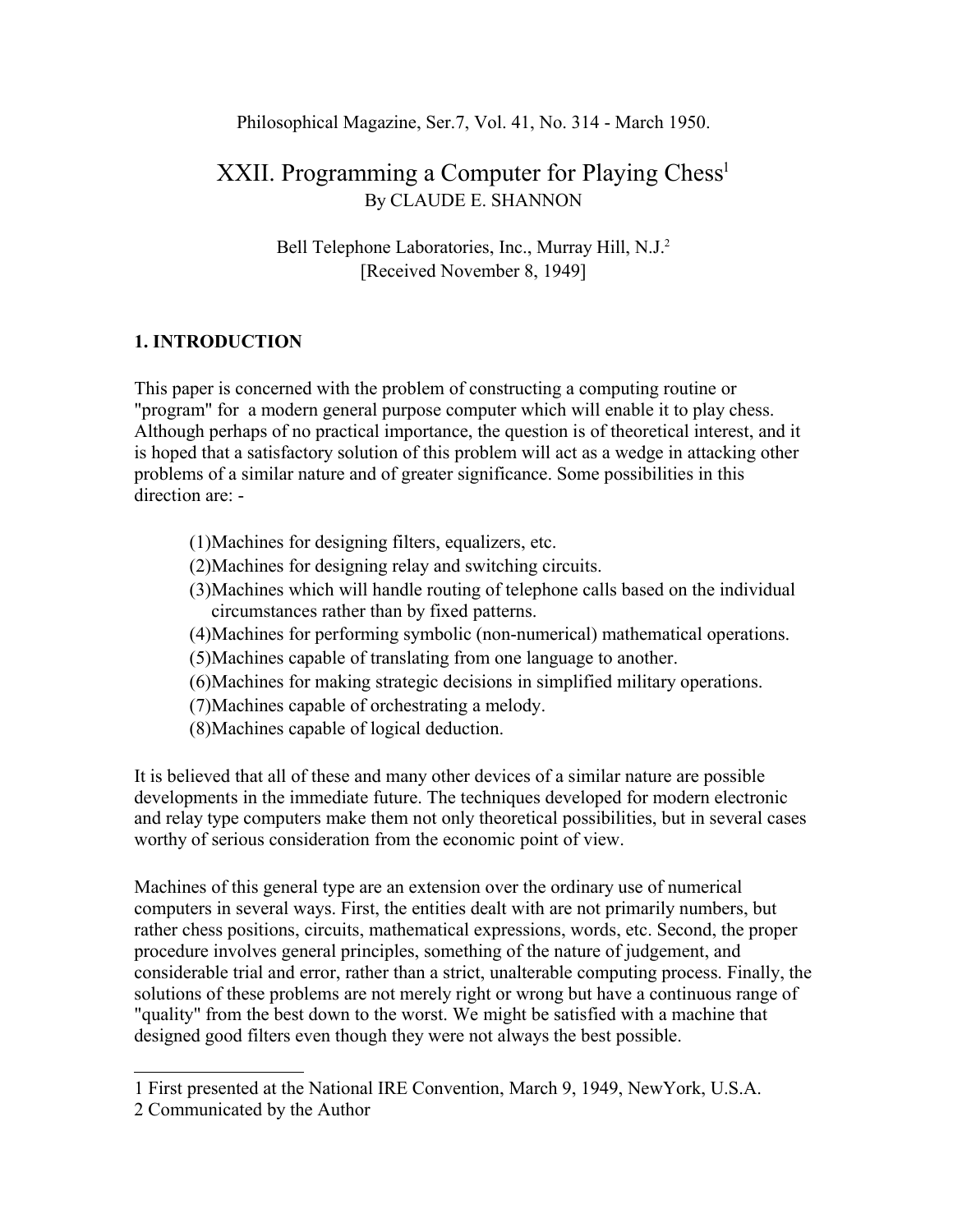The chess machine is an ideal one to start with, since: (1) the problem is sharply defined both in allowed operations (the moves) and in the ultimate goal (checkmate); (2) it is neither so simple as to be trivial nor too difficult for satisfactory solution; (3) chess is generally considered to require "thinking" for skilful play; a solution of this problem will force us either to admit the possibility of a mechanized thinking or to further restrict our concept of "thinking"; (4) the discrete structure of chess fits well into the digital nature of modern computers.

There is already a considerable literature on the subject of chess-playing machines. During the late 19th century, the Maelzel Chess Automaton, a device invented by Von Kempelen, was exhibited widely as a chess-playing machine. A number of papers appeared at the time, including an analytical essay by Edgar Allan Poe (entitled Maelzel's Chess Player) purporting to explain its operation. Most of the writers concluded, quite correctly, that the Automaton was operated by a concealed human chess-master; the arguments leading to this conclusion, however, were frequently fallacious. Poe assumes, for example, that it is as easy to design a machine which will invariably win as one which wins occasionally, and argues that since the Automaton was not invincible it was therefore operated by a human, a clear 'non sequitur'. For a complete account of the history of the method of operation of the Automaton, the reader is referred to a series of articles by Harkness and Battell in Chess Review, 1947.

A more honest attempt to design a chess-playing machine was made in 1914 by Torres y Quevedo, who constructed a device which played an end game of king and rook against king (Vigneron, 1914). The machine played the side with king and rook and would force checkmate in few moves however its human opponent played. Since an explicit set of rules can be given for making satisfactory moves in such an end game, the problem is relatively simple, but the idea was quite advanced for that period.

The thesis we will develop is that modern general purpose computers can be used to play a tolerably good game of chess by the use of suitable computing routine or "program". White the approach given here is believed fundamentally sound, it will be evident that much further experimental and theoretical work remains to be done.

### **2. GENERAL CONSIDERATIONS**

A chess "position" may be defined to include the following data: -

- (1)A statement of the positions of all pieces on the board.
- (2)A statement of which side, White or Black, has the move.
- (3)A statement as to whether the king and rooks have moved. This is important since by moving a rook, for example, the right to castle of that side is forfeited.
- (4)A statement of, say, the last move. This will determine whether a possible en passant capture is legal, since this privilege if forfeited after one move.
- (5)A statement of the number of moves made since the last pawn move or capture.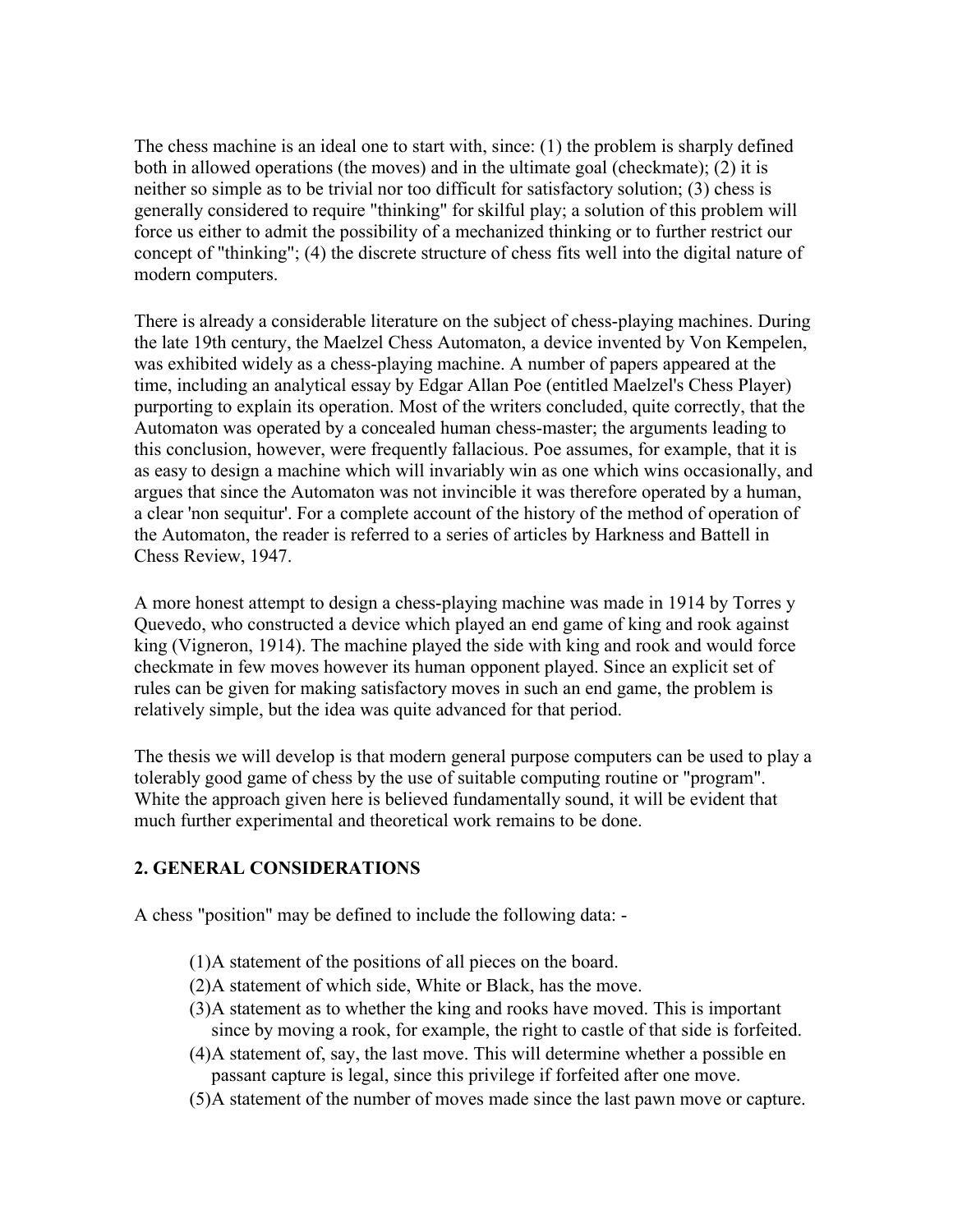This is important because of the 50 move drawing rule. For simplicity, we will ignore the rule of draw after three repetitions of a position.

In chess there is no chance element apart from the original choice of which player has the first move. This is in contrast with card games, backgammon, etc. Furthermore, in chess each of the two opponents has "perfect information" at each move as to all previous moves (in contrast with Kriegspiel, for example). These two facts imply (von Neumann and Morgenstern, 1944) that any given position of the chess pieces must be either: -

- (1)A won position for White. That is, White can force a win, however Black defends.
- (2)A draw position. White can force at least a draw, however Black plays, and likewise Black can force at least a draw, however White plays. If both sides play correctly the game will end in a draw.
- (3)A won position for Black. Black can force a win, however White plays.

This is, for practical purposes, of the nature of an existence theorem. No practical method is known for determining to which of the three categories a general position belongs. If there were chess would lose most of its interest as a game. One could determine whether the initial position is a won, drawn, or lost for White and the outcome of a game between opponents knowing the method would be fully determined at the choice of the first move. Supposing the initial position a draw (as suggested by empirical evidence from master games [1]) every game would end in a draw.

It is interesting that a slight change in the rules of chess gives a game for which it is provable that White has at least a draw in the initial position. Suppose the rules the same as those of chess except that a player is not forced to move a piece at his turn to play, but may, if he chooses, "pass". Then we can prove as a theorem that White can at least draw by proper play. For in the initial position either he has a winning move or not. If so, let him make this move. If not, let him pass. Black is not faced with essentially the same position that White has before, because of the mirror symmetry of the initial position [2]. Since White had no winning move before, Black has none now. Hence, Black at best can draw. Therefore, in either case White can at least draw.

In some games there is a simple *evaluation function* f(P) which can be applied to a position P and whose value determines to which category (won, lost, etc.) the position P belongs. In the game of Nim (Hardy and Wright, 1938), for example, this can be determined by writing the number of matches in each pile in binary notation. These numbers are arranged in a column (as though to add them). If the number of ones in each column is even, the position is lost for the player about to move, otherwise won.

If such an evaluation function  $f(P)$  can be found for a game is easy to design a machine capable of perfect play. It would never lose or draw a won position and never lose a drawn position and if the opponent ever made a mistake the machine would capitalize on it. This could be done as follows.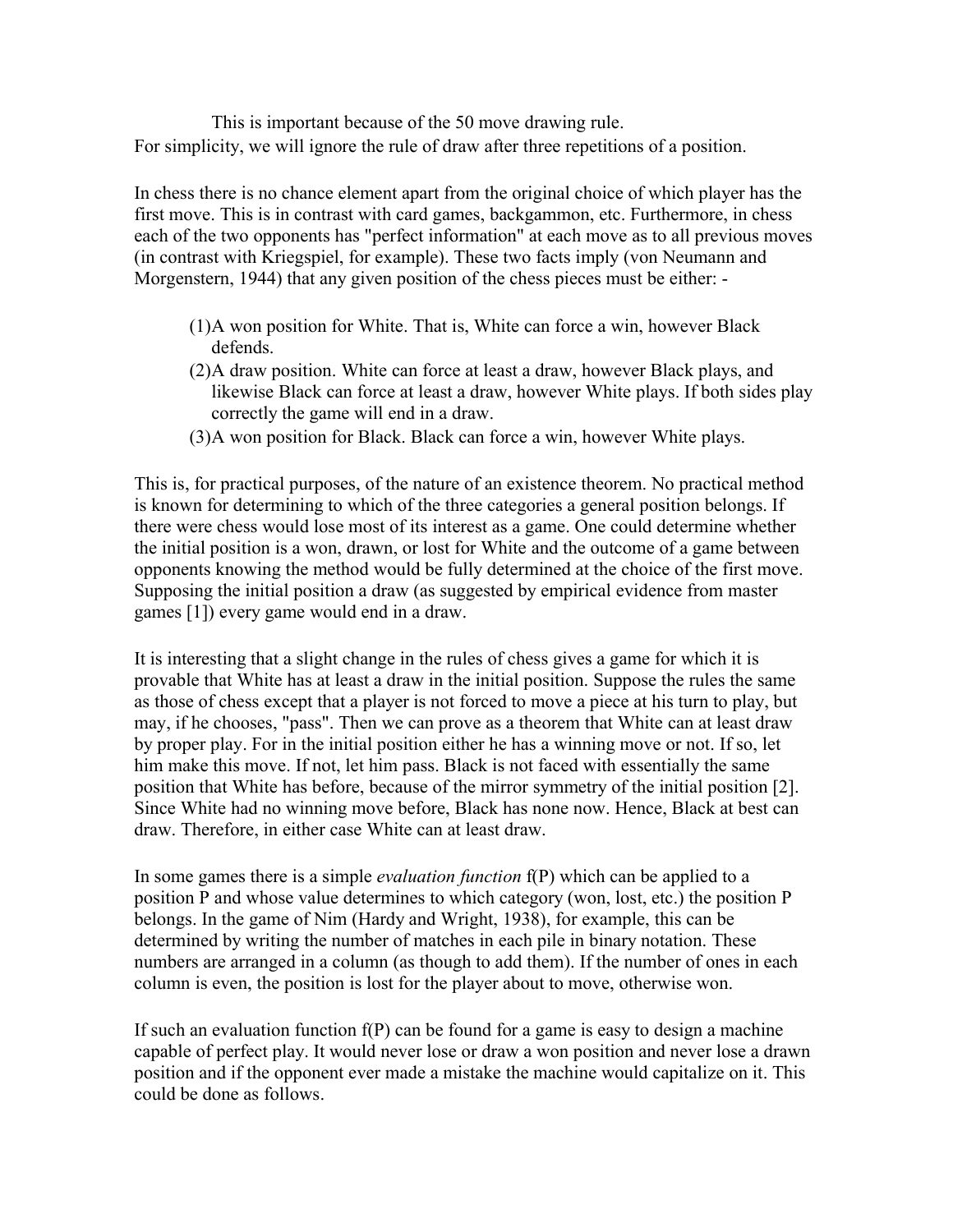Suppose:

 $f(P) = +1$  for a won position,  $f(P) = 0$  for a drawn position,  $f(P) = -1$  for a lost position.

At the machine's turn to move it calculates f(P) for the various positions obtained from the present position by each possible move that can be made.

It chooses that move (or one of the set) giving the maximum value to f. In the case of Nim where such a function  $f(P)$  is known, a machine has actually been constructed which plays a perfect game [3].

With chess it is possible, *in principle*, to play a perfect game or construct a machine to do so as follows: One considers in a given position all possible moves, then all moves for the opponent, etc., to the end of the game (in each variation). The end must occur, by the rules of the games after a finite number of moves [4] (remembering the 50 move drawing rule). Each of these variations ends in win, loss or draw. By working backward from the end one can determine whether there is a forced win, the position is a draw or is lost. It is easy to show, however, even with the high computing speed available in electronic calculators this computation is impractical. In typical chess positions there will be of the order of 30 legal moves. The number holds fairly constant until the game is nearly finished as shown in fig. 1. This graph was constructed from data given by De Groot, who averaged the number of legal moves in a large number of master games (De Groot, 1946, a). Thus a move for White and then one for Black gives about  $10<sup>3</sup>$  possibilities. A typical game lasts about 40 moves to resignation of one party. This is conservative for our calculation since the machine would calculate out to checkmate, not resignation.

However, even at this figure there will be  $10^{120}$  variations to be calculated from the initial position. A machine operating at the rate of one variation per micro-second would require over  $10^{90}$  years to calculate the first move!

Another (equally impractical) method is to have a "dictionary" of all possible positions of the chess pieces. For each possible position there is an entry giving the correct move (either calculated by the above process or supplied by a chess master.) At the machine's turn to move it merely looks up the position and makes the indicated move. The number of possible positions, of the general order of 64! /  $32!(8!)^2(2!)^6$ , or roughly  $10^{43}$ , naturally makes such a design unfeasible.

It is clear then that the problem is not that of designing a machine to play perfect chess (which is quite impractical) nor one which merely plays legal chess (which is trivial). We would like to play a skilful game, perhaps comparable to that of a good human player.

A *strategy* for chess may be described as a process for choosing a move in any given position. If the process always chooses the same move in the same position the strategy is known in the theory of games as a "pure" strategy. If the process involves statistical elements and does not always result in the same choice it is a "mixed" strategy. The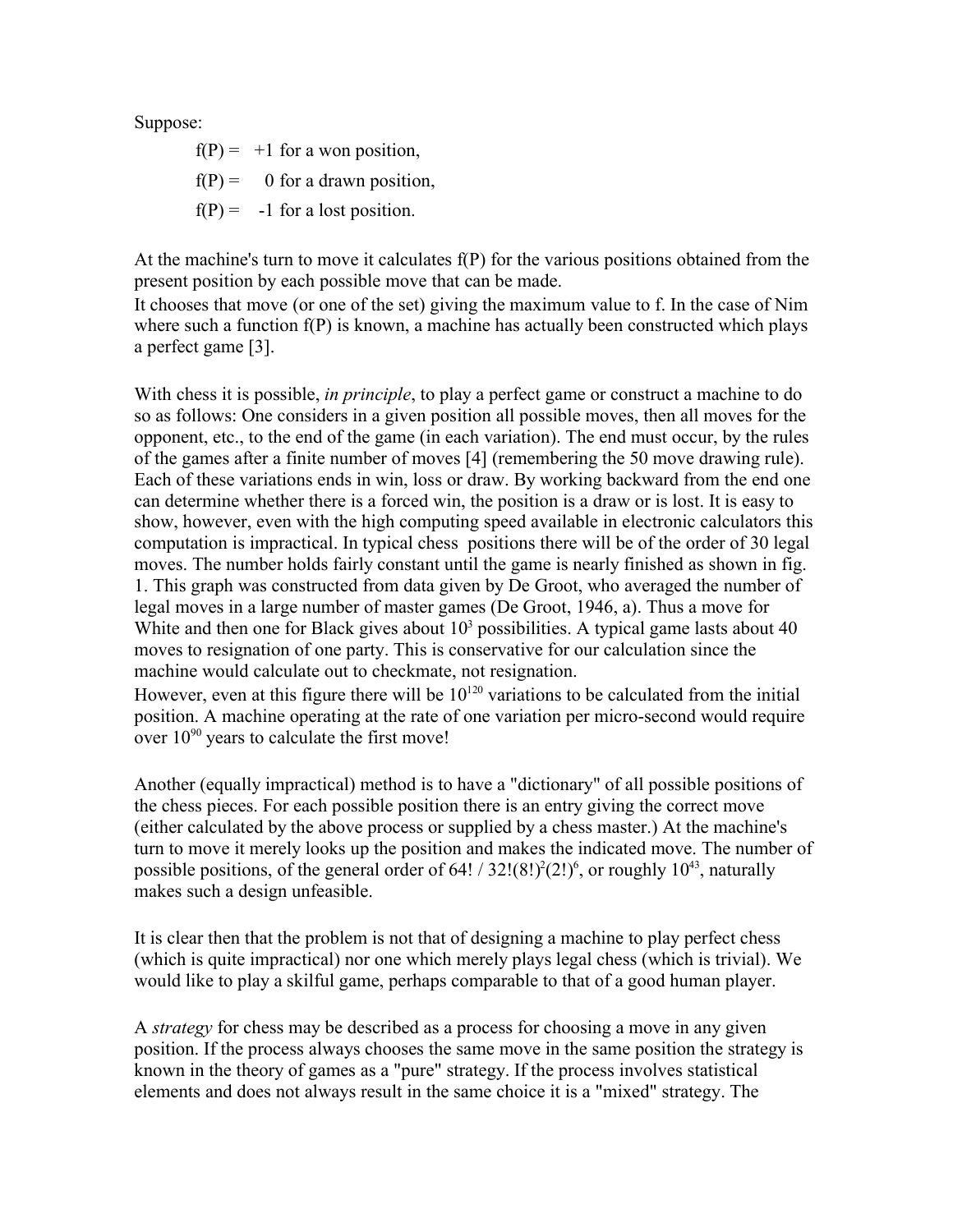following are simple examples of strategies: -

- (1)Number the possible legal moves in the position P, according to some standard procedure. Choose the first on the list. This is a pure strategy.
- (2)Number the legal moves and choose one at random from the list. This is a mixed strategy.

Both, of course, are extremely poor strategies, making no attempt to select good moves. Our problem is to develop a tolerably good strategy for selecting the move to be made.

# **3. APPROXIMATE EVALUATING FUNCTIONS**

Although in chess there is no known simple and exact evaluating function f(P), and probably never will be because of the arbitrary and complicated nature of the rules of the game, it is still possible to perform an approximate evaluation of a position. Any good chess player must, in fact, be able to perform such a position evaluation. Evaluations are based on the general structure of the position, the number and kind of Black and White pieces, pawn formation, mobility, etc. These evaluations are not perfect, but the stronger the player the better his evaluations.

Most of the maxims and principles of correct play are really assertions about evaluating positions, for example: -

- (1)The relative values of queen, rook, bishop, knight and pawn are about 9, 5, 3, 3, 1, respectively. Thus other things being equal (!) if we add the numbers of pieces for the two sides with these coefficients, the side with the largest total has the better position.
- (2)Rooks should be placed on open files. This is part of a more general principle that the side with the greater mobility, other things equal, has the better game.
- (3)Backward, isolated and doubled pawns are weak.
- (4)An exposed king is a weakness (until the end game).

These and similar principles are only generalizations from empirical evidence of numerous games, and only have a kind of statistical validity. Probably any chess principle can be contradicted by particular counter examples. However, form these principles one can construct a crude evaluation function. The following is an example: -

$$
f(P) = 200(K-K') + 9(Q-Q') + 5(R-R') + 3(B-B'+N-N') + (P-P') - 0.5(D-D'+S-S'+I-I') + 0.1(M-M') + ...
$$

in which: -

(1)K,Q,R,B,B,P are the number of White kings, queens, rooks, bishops, knights and pawns on the board.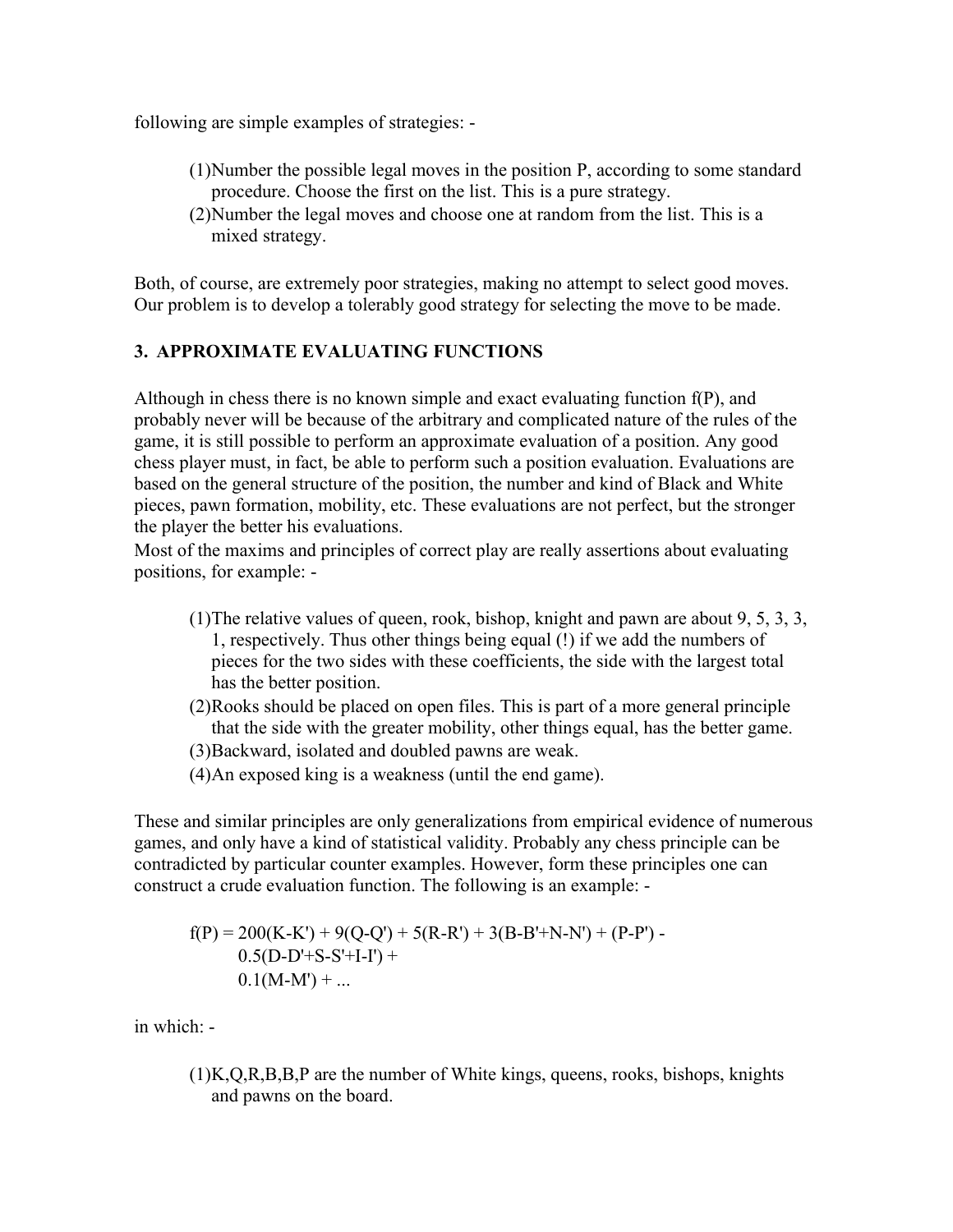- (2)D,S,I are doubled, backward and isolated White pawns.
- (3)M= White mobility (measured, say, as the number of legal moves available to White).

Primed letters are the similar quantities for Black.

The coefficients 0.5 and 0.1 are merely the writer's rough estimate. Furthermore, there are many other terms that should be included [5]. The formula is given only for illustrative purposes. Checkmate has been artificially included here by giving the king the large value 200 (anything greater than the maximum of all other terms would do).

It may be noted that this approximate evaluation  $f(P)$  has a more or less continuous range of possible values, while with an exact evaluation there are only three possible values. This is as it should be. In practical play a position may be an "easy win" if a player is, for example, a queen ahead, or a very difficult win with only a pawn advantage. The unlimited intellect assumed in the theory of games, on the other hand, never make a mistake and a smallest winning advantage is as good as mate in one. A game between two such mental giants, Mr. A and Mr. B, would proceed as follows. They sit down at the chessboard, draw the colours, and then survey the pieces for a moment. Then either: -

(1)Mr. A says, "I resign" or (2)Mr. B says, "I resign" or (3)Mr. A says, "I offer a draw," and Mr. B replies, "I accept."

#### **4. STRATEGY BASED ON AN EVALUATION FUNCTION**

A very important point about the simple type of evaluation function given above (and general principles of chess) is that they can only be applied in relatively quiescent positions. For example, in an exchange of queens White plays, say, QxQ (x=captures) and Black will reply while White is, for a moment, a queen ahead, since Black will immediately recover it. More generally it is meaningless to calculate an evaluation function of the general type given above during the course of a combination or a series of exchanges.

More terms could be added to f(P) to account for exchanges in progress, but it appears that combinations, and forced variations in general, are better accounted for by examination of specific variations. This is, in fact, the way chess players calculate. A certain number of variations are investigated move by move until a more or less quiescent position is reached and at this point something of the nature of an evaluation is applied to the resulting position. The player chooses the variation leading to the highest evaluation for him when the opponent is assumed to be playing to reduce this evaluation.

The process can be described mathematically. We omit at first the fact that f(P) should be only applied in quiescent positions. A strategy of play based on f(P) and operating one move deep is the following. Let  $M_1, M_2, M_3, \dots, M_s$  be the moves that can be made in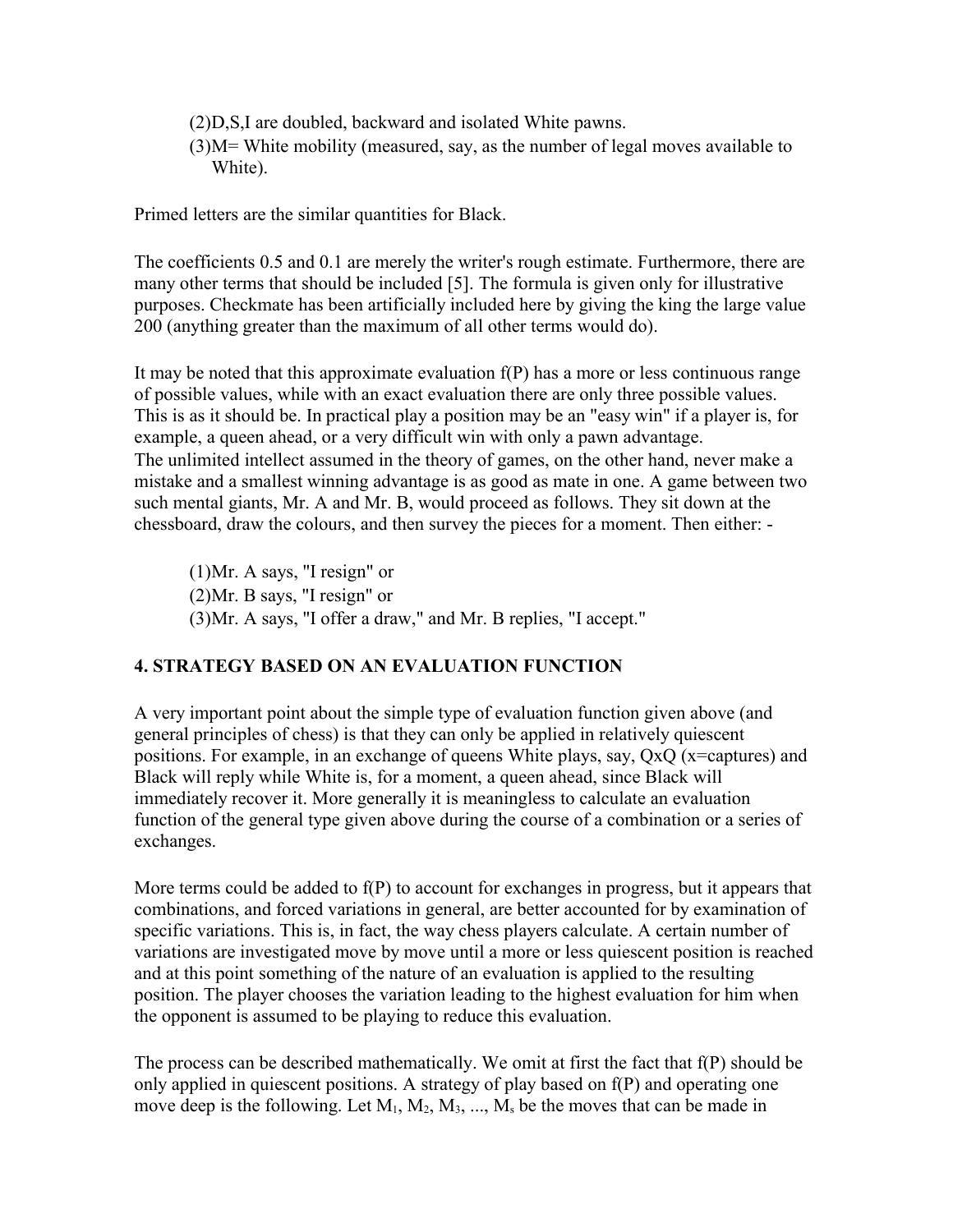position P and let  $M_1P$ ,  $M_2P$ , etc. denote symbolically the resulting positions when  $M_1$ ,  $M_2$ , etc. are applied to P. Then one chooses the  $M_m$  which maximizes  $f(M_mP)$ .

A deeper strategy would consider the opponent's replies. Let  $M_{i1}$ ,  $M_{i2}$ , ...,  $M_{is}$  be the possible answers by Black, if White chooses move Mi. Black should play to minimize f(P). Furthermore, his choice occurs *after* White's move. Thus, if White plays M<sub>i</sub> Black may be assumed to play the  $M_{ii}$  such that

 $f(M_{ii}M_{ip})$ 

is a *minimum*. White should play his first move such that f is a maximum after Black chooses his best reply. Therefore, White should play to maximize on Mi the quantity

$$
\begin{array}{ll}\n\text{min} & f(M_{ij} M_{iP}) \\
M_{ij}\n\end{array}
$$

The mathematical process involved is shown for simple case in fig. 2. The point at the left represents the position being considered. It is assumed that there are three possible moves for White, indicated by the solid lines, and if any of these is made there are three possible moves for Black, indicated by the dashed lines. The possible positions after a White and Black move are then the nine points on the right, and the numbers are the evaluations for these positions. Minimizing on the upper three gives +1 which is the resulting value if White chooses the upper variation and Black replies with his best move. Similarly, the second and third moves lead to values of -7 and -6. Maximizing on White's move, we obtain +1 with the upper move as White's best choice.

In a similar way a two-move strategy (based on considering all variations out to 2 moves) is given by

max min max min  $f(M_{ijkl} M_{ijk} M_{ij} M_{ip})$  (1)  $M_i$   $M_{ij}$   $M_{ijk}$   $M_{ijkl}$ 

The order of maximizing and minimizing this function is important. It derives from the fact that the choices of moves occur in a definite order.

A machine operating on this strategy at the two-move level would first calculate all variations out to two moves (for each side) and the resulting positions. The evaluations f (P) are calculated for each of these positions. Fixing all but the last Black move, this last is varied and the move chosen which minimizes f. This is Black's assumed last move in the variation in question. Another move for White's second move is chosen and the process repeated for Black's second move. This is done for each second White move and the one chosen giving the target final f (after Black's best assumed reply in each case). In his way White's second move in each variation is determined. Continuing in this way the machine works back to the present position and the best first White move. This move in then played. This process generalizes in the obvious way for any number of moves.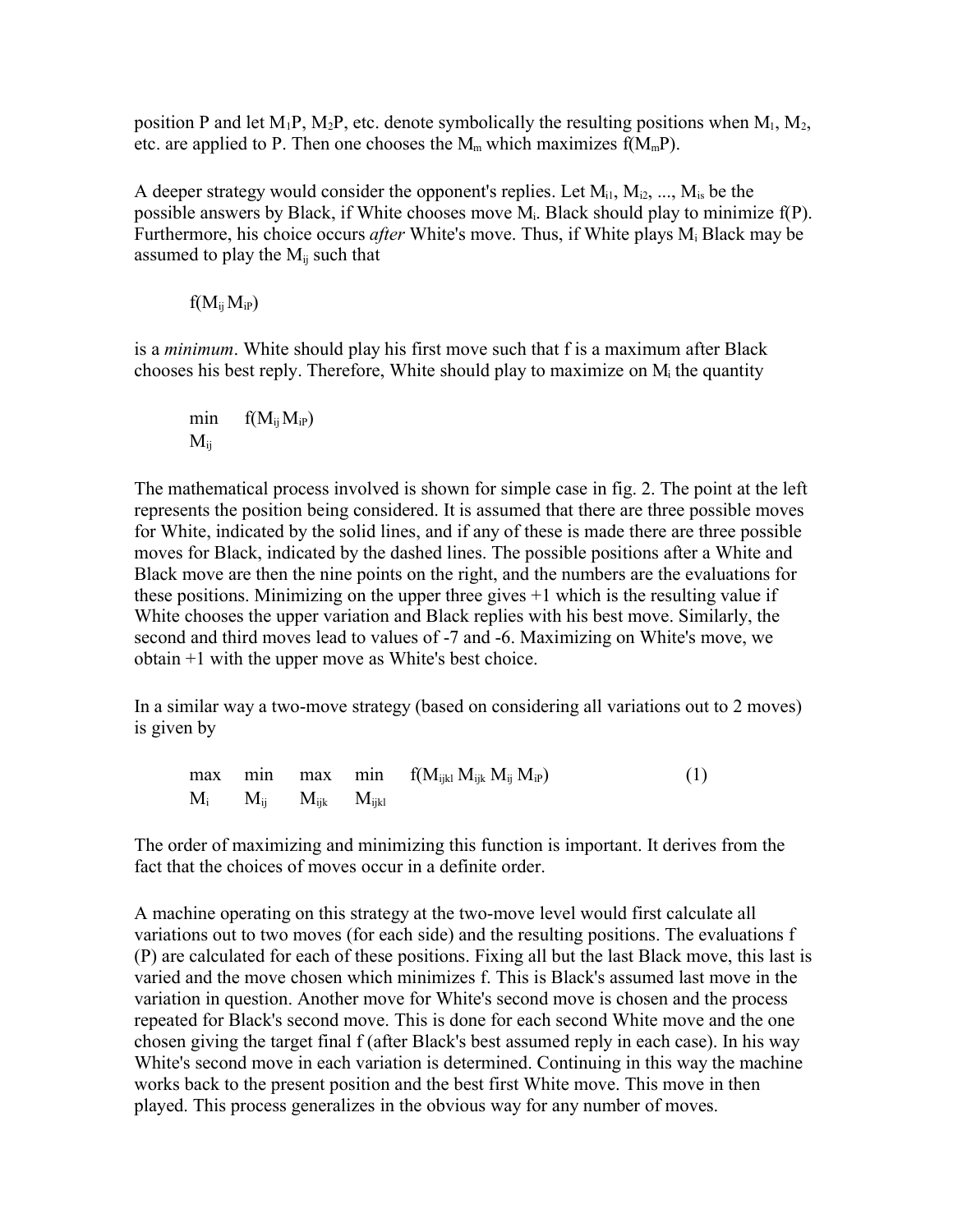A strategy of this sort, in which all variations are considered out to a definite number of moves and the move then determined form a formula such as (1) will be called type A strategy. The type A strategy has certain basic weaknesses, which we will discuss later, but is conceptually simple, and we will first show how a computer can be programmed for such a strategy.

# **5. PROGRAMMING A GENERAL PURPOSE COMPUTER FOR A TYPE A STRATEGY**

We assume a large-scale digital computer, indicated schematically in Fig. 3, with the following properties: -

- (1)There is a large internal memory for storing numbers. The memory is divided into a number of boxes each capable of holding, say, a ten-digit number. Each box is assigned a "box number".
- (2)There is an arithmetic organ which can perform the elementary operations of addition, multiplication, etc.
- (3)The computer operates under the control of a "program". The program consists of a sequence of elementary "orders". A typical order is A 372, 451, 133. This means, extract the contents of box 372 and of box 451, add these numbers, and put the sum in box 133. Another type of order involves a decision, for example C 291, 118, 345. This tells the machine to compare the contents of box 291 and 118. If the first is larger the machine goes on to the next order in the program. If not, it takes its next order from box 345. This type of order enables the machine to choose from alternative procedures, depending on the results of previous calculations. It is assumed that orders are available for transferring numbers, the arithmetic operations, and decisions.

Our problem is to represent chess as numbers and operations on numbers, and to reduce the strategy decided upon to a sequence of computer orders. We will not carry this out in detail but only outline the programs. As a colleague puts it, the final program for a computer must be written in words of one microsyllable.

The rather Procrustean tactics of forcing chess into an arithmetic computer are dictated by economic considerations. Ideally, we would like to design a special computer for chess containing, in place of the arithmetic organ, a "chess organ" specifically designed to perform the simple chess calculations. Although a large improvement in speed of operation would undoubtedly result, the initial cost of computers seems to prohibit such a possibility. It is planned, however, to experiment with a simple strategy on one of the numerical computers now being constructed.

A game of chess can be divided into three phases, the opening, the middle game, and the end game. Different principles of play apply in the different phases. In the opening, which generally lasts for about ten moves, development of the pieces to good positions is the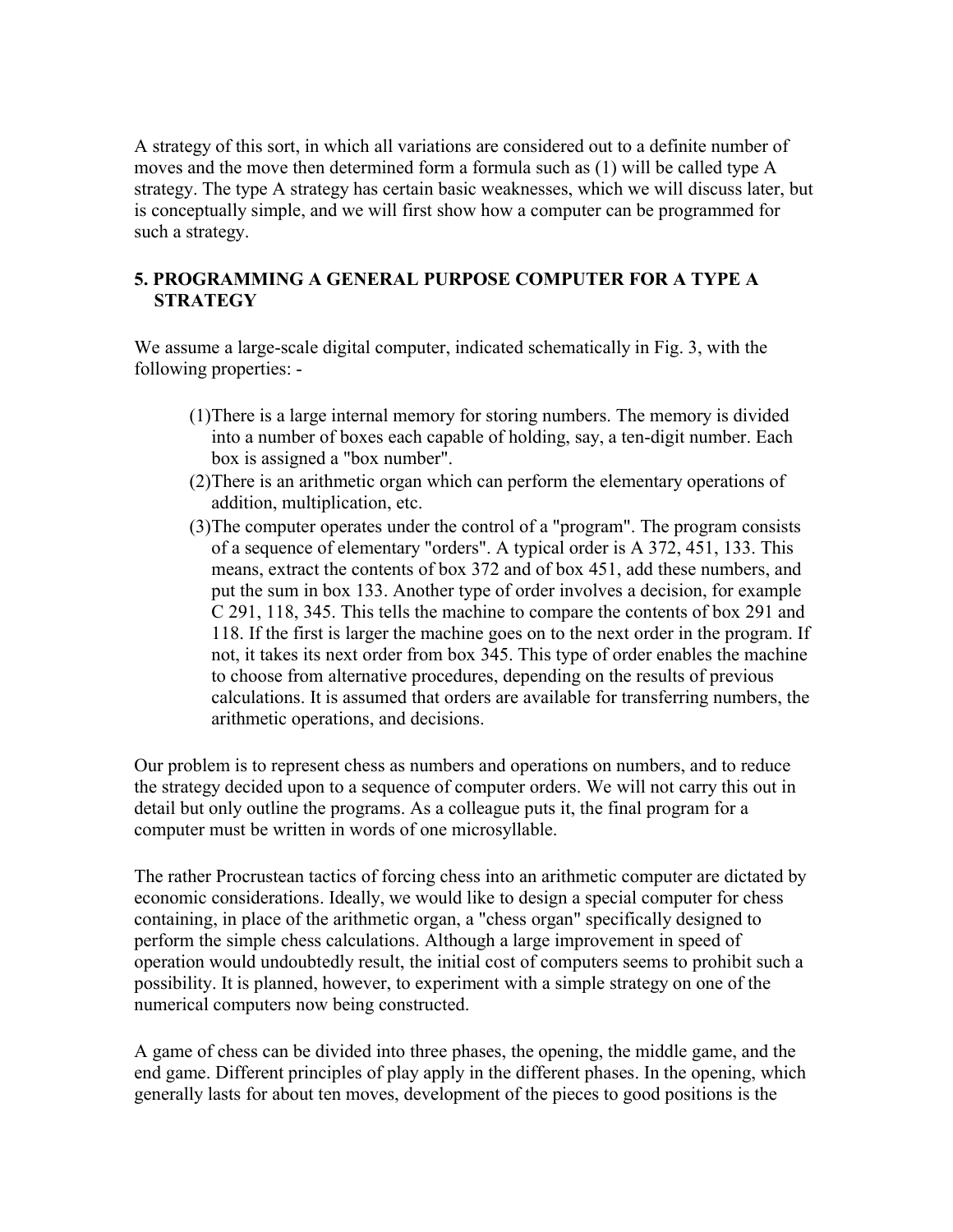main objective.

During the middle game tactics and combinations are predominant. This phase lasts until most of the pieces are exchanged, leaving only kings, pawns and perhaps one or two pieces on each side. The end game is mainly concerned with pawn promotion. Exact timing and such possibilities as "Zugzwang", stalemate, etc., become important.

Due to the difference in strategic aims, different programs should be used for the different phases of a game. We will be chiefly concerned with the middle game and will not consider the end game at all. There seems no reason, however, why an end game strategy cannot be designed and programmed equally well.

A square on a chessboard can be occupied in 13 different ways: either it is empty (0) or occupied by one of the six possible kinds of White pieces  $(P=1, N=2, B=3, R=4, Q=5,$ K=6) or one of the six possible Black pieces  $(P=1, N=2, ..., K=-6)$ . Thus, the state of a square is specified by giving an integer from  $-6$  to  $+6$ . The 64 squares can be numbered according to a co-ordinate system as shown in Fig. 4. The position of all pieces is then given by a sequence of 64 numbers each lying between -6 and +6. A total of 256 bits (binary digits) is sufficient memory in this representation. Although not the most efficient encoding, it is a convenient one for calculation. One further number lambda will be +1 or -1 according as it is White's or Black's move. A few more should be added for data relating to castling privileges (whether the White or Black kings and rooks have moved), and en passant captures (e.g., a statement of the last move). We will neglect these, however. In this notation the starting chess position is given by: -

4, 2, 3, 5, 6, 3, 2, 4; 1, 1, 1, 1, 1, 1, 1, 1; 0, 0, 0, 0, 0, 0, 0, 0; 0, 0, 0, 0, 0, 0, 0, 0; 0, 0, 0, 0, 0, 0, 0, 0; 0, 0, 0, 0, 0, 0, 0, 0;  $-1, -1, -1, -1, -1, -1, -1, -1;$ -4, -2, -3, -5, -6, -3, -2, -4;  $+1$  (=lambda)

A move (apart from castling and pawn promotion) can be specified by giving the original and final squares occupied by the moved piece. each of these squares is a choice from 64, thus 6 binary digits each is sufficient, a total of 12 for the move. Thus the initial move e4 would be represented by 1, 4; 3, 4. To represent pawn promotion on a set of three binary digits can be added specifying the pieces that the pawn becomes. Castling is described by the king move (this being the only way the king can move two squares). Thus, a move is represented by (a, b, c) where a and b are squares and c specifies a piece in case of promotion.

The complete program for a type A strategy consists on nine subprograms which we designate  $T_0, T_1, ..., T_8$  and a master program  $T_9$ . The basic functions of these programs are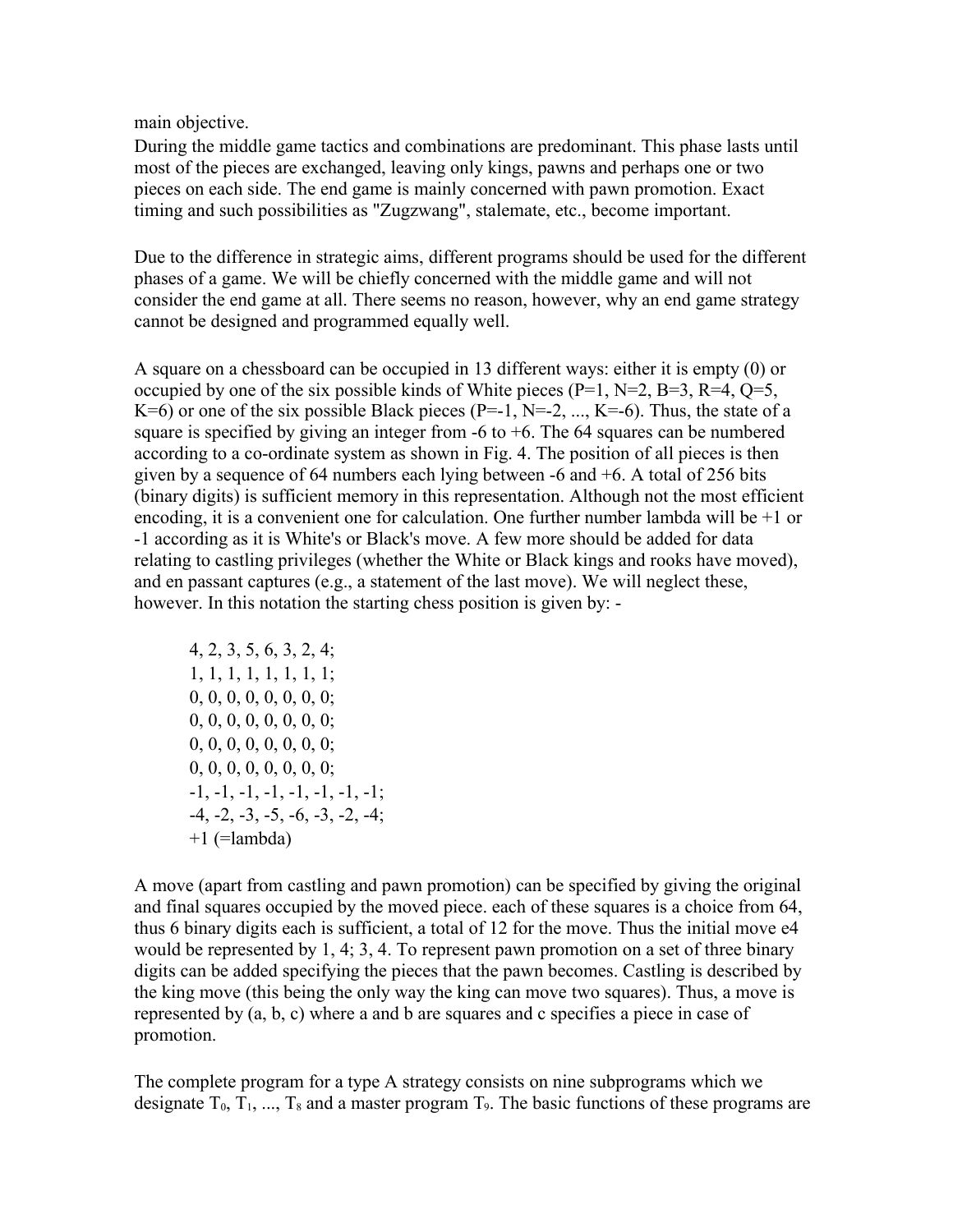as follows: -

 $T_0$  - Makes move (a, b, c) in position P to obtain the resulting position.

 $T_1$  - Makes a list of the possible moves of a pawn at square  $(x, y)$  in position P.

 $T_2, \ldots, T_6$  - Similarly for other types of pieces: knight, bishop, rook, queen and king.

T7 - Makes list of all possible moves in a given position.

 $T_8$  - Calculates the evaluating function  $f(P)$  for a given position P.

T9 - Master program; performs maximizing and minimizing calculation to determine proper move.

With a given position P and a move  $(a, b, c)$  in the internal memory of the machine it can make the move and obtain the resulting position by the following program  $T_0$ : -

- (1)The square corresponding to number a in the position is located in the position memory.
- (2)The number in this square x is extracted and replaced by 0 (empty).
- (3)If  $x=1$ , and the first co-ordinate of a is 6 (White pawn being promoted) or if  $x=$ -1 and the first co-ordinate of a is 1 (Black pawn being promoted), the number c is placed in square b (replacing whatever was there).

If  $x=6$  and a-b=2 (White castles, king side) 0 is placed in squares 04 and 07 and 6 and 4 in squares 06 and 05, respectively. Similarly for the cases  $x=6$ , b-a=2 (White castles, queen side) and  $x=-6$ , a-b=+-2 (Black castles, king or queen side).

In all other cases, x is placed in square b.

(4)The sign of lambda is changed.

For each type of piece there is a program for determining its possible moves. As a typical example the bishop program,  $T_3$ , is briefly as follows. Let  $(x, y)$  be the co-ordinates of the square occupied by the bishop: -

(1)Construct  $(x+1,y+1)$  and read the contents u of this square in the position P. (2)If u=0 (empty) list the move  $(x, y)$ ,  $(x+1,y+1)$  and start over with  $(x+2,y+2)$ instead of  $(x+1,y+1)$ . If lambda\*u is positive (own piece in the square) continue to 3. If lambda\*u is negative (opponent's piece in the square) list the move and continue to 3. If the square does not exist continue to 3. (3)Construct  $(x+1,y-1)$  and perform similar calculation.  $(4)$ Similarly with  $(x-1,y+1)$ .  $(5)$ Similarly with  $(x-1,y-1)$ .

By this program a list is constructed of the possible moves of a bishop in a given position P. Similar programs would list the moves of any other piece. There is considerable scope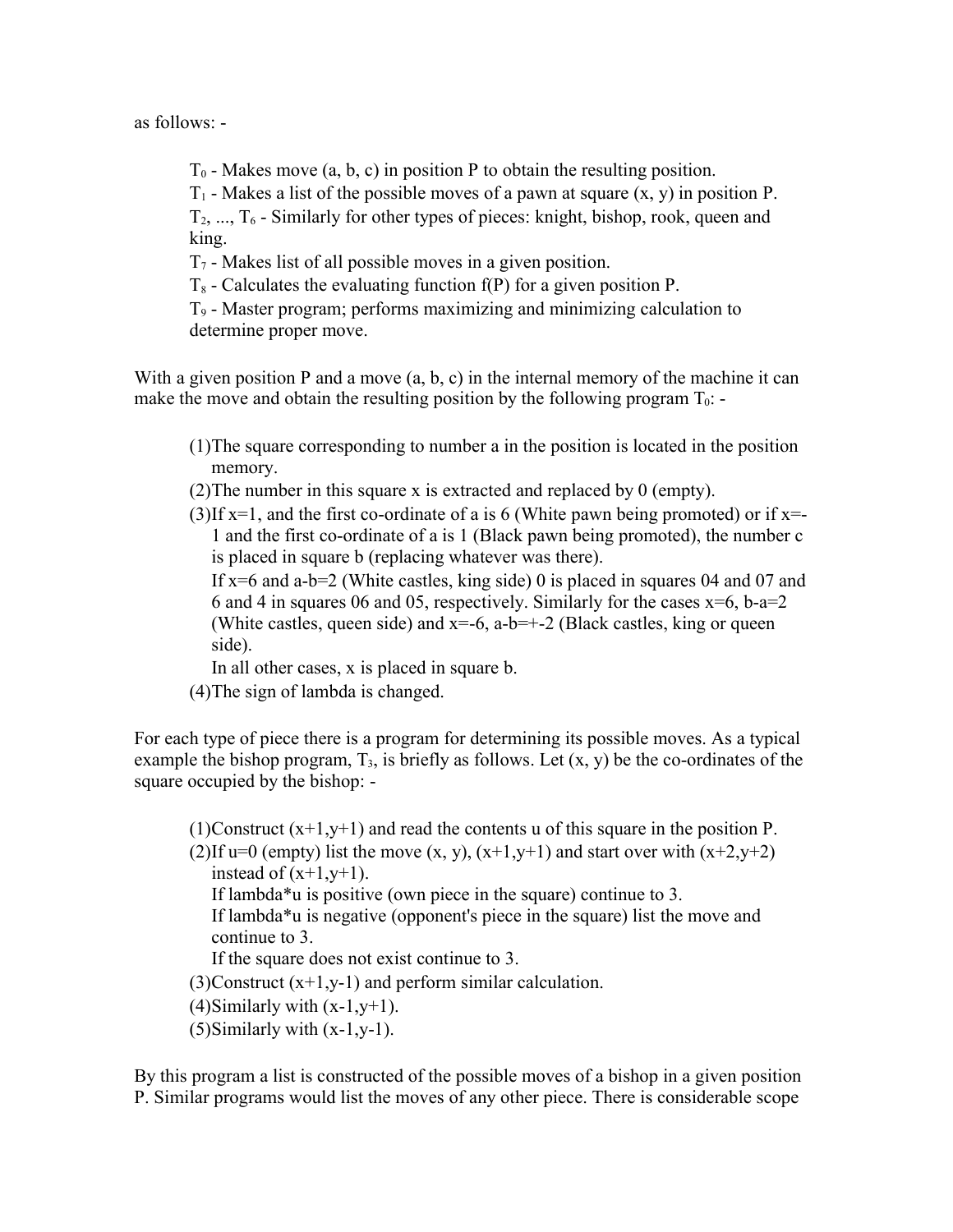for opportunism in simplifying these programs; e.g., the queen program,  $T_5$ , can be a combination of the bishop and rook program,  $T_3$  and  $T_4$ .

Using the piece programs  $T_1$ ...  $T_6$  and a controlling program  $T_7$  the machine can construct a list of all possible moves in any given position P. The controlling program  $T_7$  is briefly as follows (omitting details): -

- (1)Start at square 1,1 and extract contents x.
- (2)If lambda\*x is positive start corresponding piece program  $T_x$  and when complete return to (1) adding 1 to square number. If lambda8x is zero or negative, return to 1 to square number.
- (3)Test each of the listed moves for legality and discard those which are illegal. This is done by making each of the moves in the position P (by program  $T_0$ ) and examining whether it leaves the king in check.

With the programs  $T_0$  ....  $T_7$  it is possible for the machine to play legal chess, merely making a randomly chosen legal move at each turn to move. The level of play with such a strategy in unbelievably bad [6].

The writer played a few games against this random strategy and was able to checkmate generally in four or five moves (by fool's mate, etc.). The following game will illustrate the utter purposelessness of random play: -

| White (random) | <b>Black</b>    |
|----------------|-----------------|
| 1. $g3$        | e5              |
| 2. d3          | Bc <sub>5</sub> |
| 3. Bd2         | Qf6             |
| 4. Nc3         | $Qxf2$ mate     |

We now return to the strategy based on the evaluation  $f(P)$ . The program  $T_8$  performs the function of evaluating a position according to the agreed-upon f(P). This can be done by the obvious means of scanning the squares and adding the terms involved. It is not difficult to include terms such as doubled pawns, etc.

The final master program  $T_9$  is needed to select the move according to the maximizing and minimizing process indicated above. On the basis of one move (for each side)  $T<sub>9</sub>$  works as follows: -

(1) List the legal moves (by  $T_7$ ) possible in the present position.

(2) Take the first in the list and make this move by  $T_0$ , giving position  $M_1P$ .

(3) List the Black moves in  $M_1P$ .

(4)Apply the first one giving  $M_{11}$   $M_1P$ , and evaluate by  $T_8$ .

(5)Apply the second Black move  $M<sub>12</sub>$  and evaluate.

(6)Compare, and reject the move with the smaller evaluation.

(7)Continue with the third Black move and compare with the retained value, etc.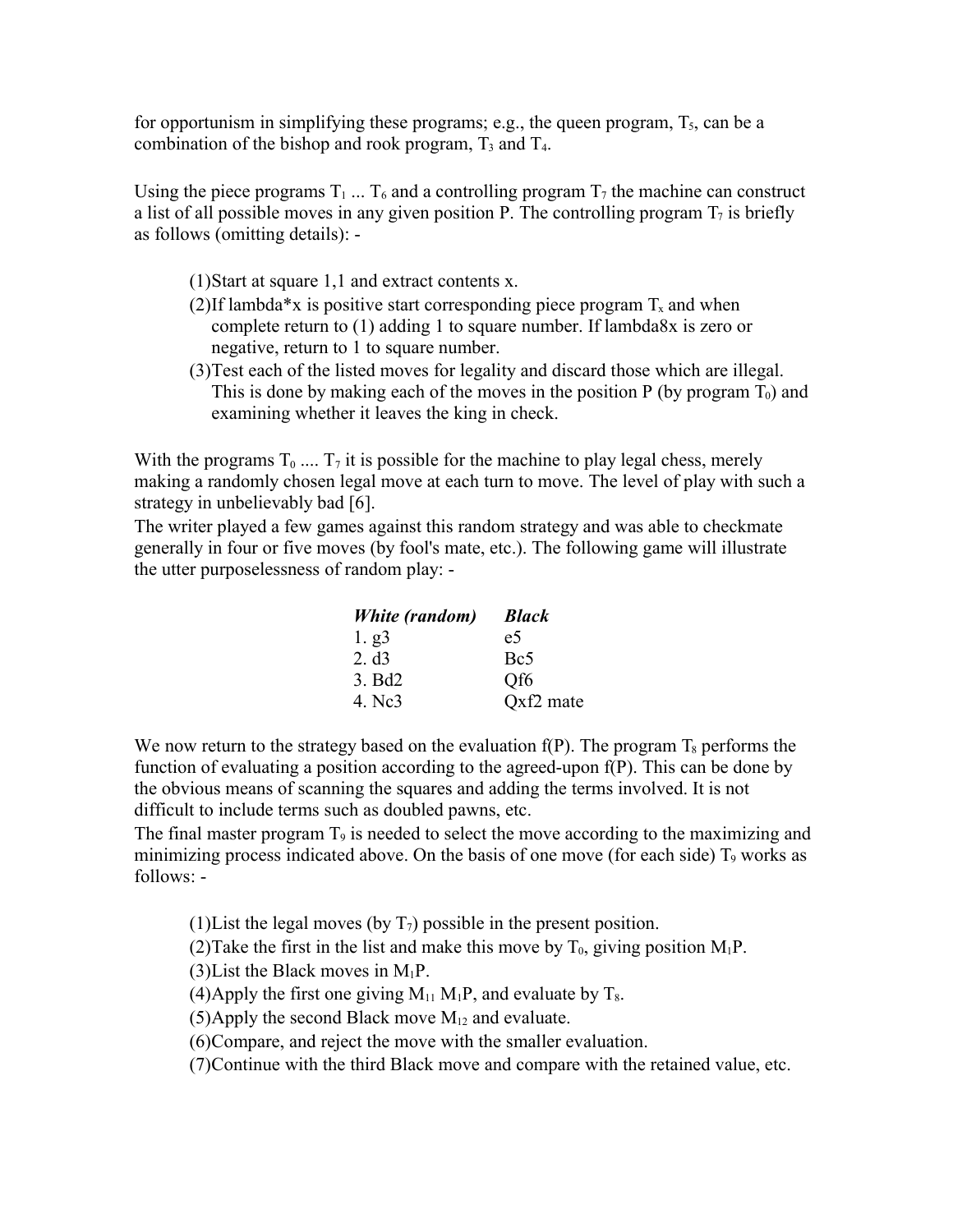- (8)When the Black moves are exhausted, one will be retained together with its evaluation. The process is now repeated with the second White move.
- (9)The final evaluation from these two computation are compared and the maximum retained.
- (10)This is continued with all White moves until the best is selected (i.e. the one remaining after all are tried). This is the move to be made.

These programs are, of course, highly iterative. For that reason they should not require a great deal of program memory if efficiently worked out.

The internal memory for positions and temporary results of calculations when playing three moves deep can be estimated. Three positions should probably be remembered: the initial position, the next to the last, and the last position (now being evaluated). This requires some 800 bits. Furthermore, there are five lists of moves each requiring about 30x12=360 bits, a total of 1800. Finally, about 200 bits would cover the selections and evaluations up to the present calculation. Thus, some 3000 bits would suffice.

# **6. IMPROVEMENTS IN THE STRATEGY**

Unfortunately a machine operating according to the type A strategy would be both slow and a weak player. It would be slow since even if each position were evaluated in one microsecond (very optimistic) there are about  $10^9$  evaluations to be made after three moves (for each side). Thus, more than 16 minutes would be required for a move, or 10 hours for its half of a 40-move game.

It would be weak in playing skill because it is only seeing three moves deep and because we have not included any condition about quiescent positions for evaluation. The machine is operating in an extremely inefficient fashion - it computes all variations to exactly three moves and then stops (even though it or the opponent be in check). A good human player examines only a few selected variations and carries these out to a reasonable stopping point. A world champion can construct (at best) combinations say, 15 or 20 moves deep. Some variations given by Alekhine ("My Best Games of Chess 1924-1937") are of this length. Of course, only a few variations are explored to any such depth. In amateur play variations are seldom examined more deeply than six or eight moves, and this only when the moves are of a highly forcing nature (with very limited possible replies). More generally, when there are few threats and forceful moves, most calculations are not deeper than one or two moves, with perhaps half-a-dozen forcing variations explored to three, four or five moves.

On this point a quotation from Reuben Fine (Fine 1942), a leading American master, is interesting: "Very often people have the idea that masters foresee everything or nearly everything; that when they played h3 on the thirteenth move they foresaw that this would be needed to provide a loophole for the king after the combinations twenty moves later, or even that when they play 1. e4 they do it with the idea of preventing Nd5 on Black's twelfth turn, or they feel that everything is mathematically calculated down to the smirk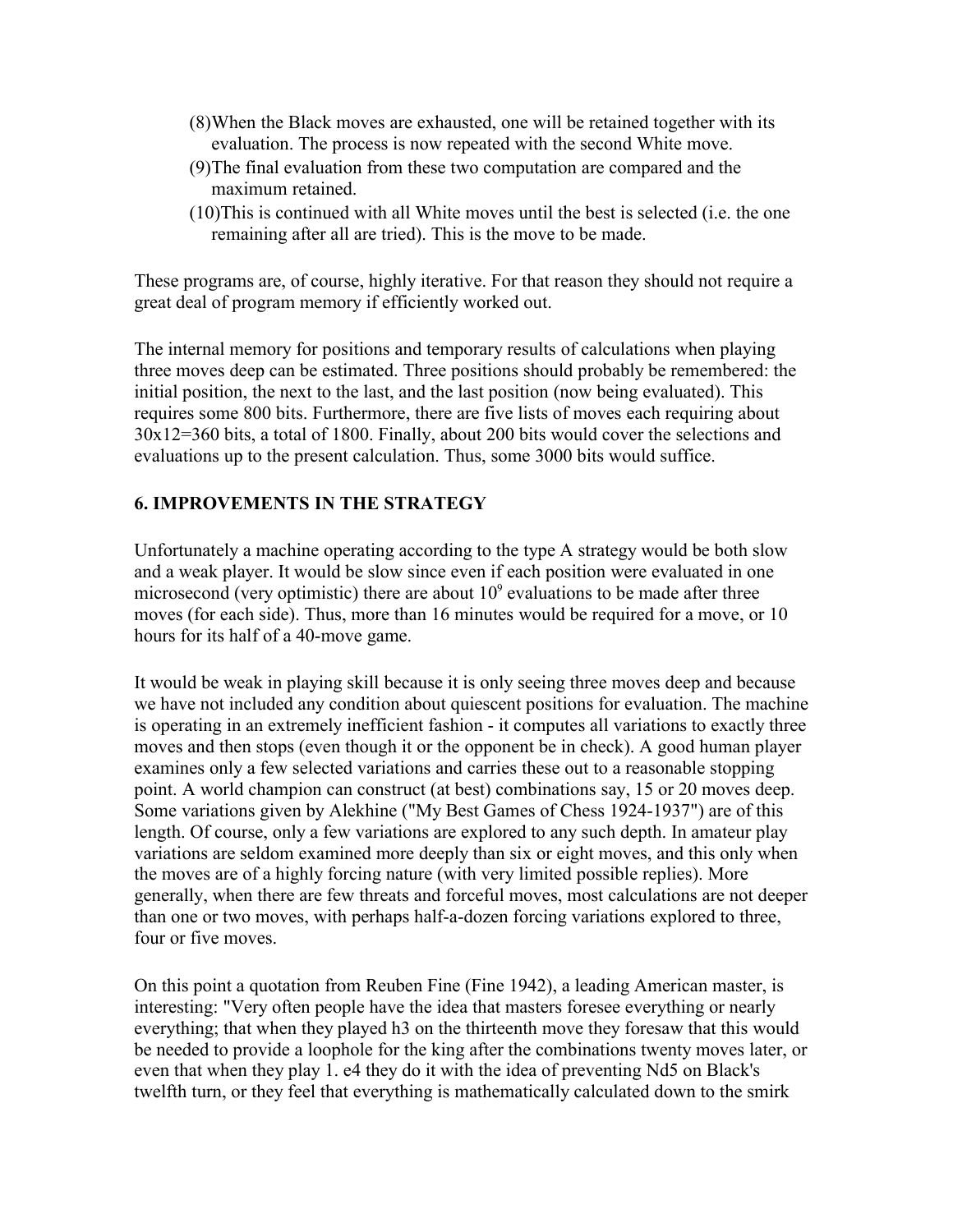when the Queen's Rook Pawn queens one move ahead of the opponent's King's Knight's Pawn. All this is, of course, pure fantasy. The best course to follow is to note the major consequences for two moves, but try to work out forced variations as they go."

The amount of selection exercised by chess masters in examining possible variations has been studied experimentally by De Groot (1946, b). He showed various typical positions to chess masters and asked them to decide on the best move, describing aloud their analyses of the positions as they thought them through. In this manner the number and depth of the variations examined could be determined. Fig. 5 shows the result of one such experiment. In this case the chess master examined sixteen variations, ranging in depth from 1/2 (one Black move) to 4-1/2 (five Black and four White) moves. The total number of positions considered was 44.

From these remarks it appears that to improve the speed and strength of play the machine must: -

- (1)Examine forceful variations out as far as possible and evaluate only at reasonable positions, where some quasi-stability has been established.
- (2)Select the variations to be explored by some process so that the machine does not waste its time in totally pointless variations.

A strategy with these two improvements will be called a type B strategy. It is not difficult to construct programs incorporating these features. For the first we define a function  $g(P)$  of a position which determines whether

approximate stability exists (no pieces en prise, etc.). A crude definition might be:

- $g(P) = 1$  if any piece is attacked by a piece of lower value or by more pieces than defences or if any check exists on a square controlled by the opponent
- $g(P) = 0$  otherwise

Using this function, variations could be explored until  $g(P)=0$ , always, however, going at least two moves and never more, say, 10.

The second improvement would require a function h(P,M) to decide whether a move M in position P is worth exploring. It is important that this preliminary screening should *not* eliminate moves which merely look bad at first sight, for example, a move which puts a piece en prise; frequently such moves are actually very strong since the piece cannot be safely taken.

"Always give check, it may be mate" is tongue-in-check advice given to beginners aimed at their predilection for useless checks. "Always investigate a check, it may lead to mate" is sound advice for any player.

A check is the most forceful type of move. The opponent's replies are highly limited - he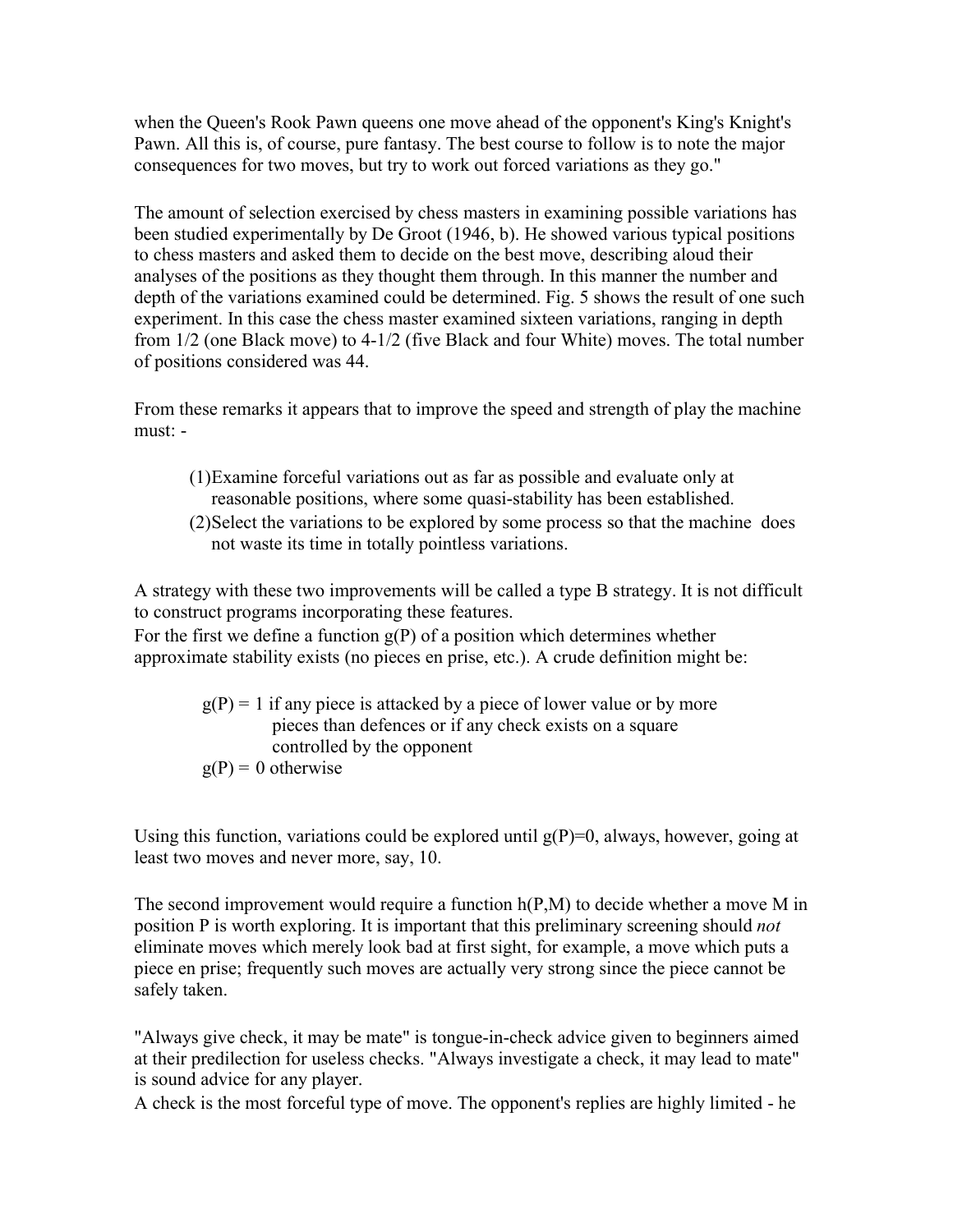can never answer by counter attack, for example. This means that a variation starting with a check can be more readily calculated than any other. Similarly captures, attacks on major pieces, threats of mate, etc., limit the opponent's replies and should be calculated whether the move looks good at first sight or not. Hence  $h(P,M)$  should be given large values for all forceful moves (check, captures and attacking moves), for developing moves, medium values for defensive moves, and low values for other moves. In exploring a variation h (P,M) would be calculated as the machine computes and would be used to select the variation considered. As it gets further into the variation the requirements on h are set higher so that fewer and fewer subvariations are examined. Thus, it would start considering every first move for itself, only the more forceful replies, etc. By this process its computing efficiency would be greatly improved.

It is believed that an electronic computer incorporating these two improvements in the program would play a fairly strong game, at speeds comparable to human speeds. It may be noted that a machine has several advantages over humans: -

- (1)High-speed operations in individual calculations.
- (2)Freedom from errors. The only errors will be due to deficiencies of the program while human players are continually guilty of very simple and obvious blunders.
- (3)Freedom from laziness. It is all too easy for a human player to make instinctive moves without proper analysis of the position.
- (4)Freedom from "never". Human players are prone to blunder due to overconfidence in "won" positions or defeatism and self-recrimination in "lost" positions.

These must be balanced against the flexibility, imagination and inductive and learning capacities of the human mind.

Incidentally, the person who designs the program can calculate the move that the machine will choose in any position, and thus in a sense can play an equally good game. In actual facts, however, the calculation would be impractical because of the time required. On a fair basis of comparison, giving the machine and the designer equal time to decide on a move, the machine might well play a stronger game.

#### **7. VARIATIONS IN PLAY AND IN STYLE**

As described so far the machine once designed would always make the same move in the same position. If the opponent made the same moves this would always lead to the same game. It is desirable to avoid this, since if the opponent wins one game he could play the same variation and win continuously, due perhaps to same particular position arising in the variation where the machine chooses a very weak move.

One way to prevent this is to leave a statistical element in the machine. Whenever there are two or more moves which are of nearly equal value according to the machine's calculations it chooses from them at random. In the same position a second time it may then choose another in the set.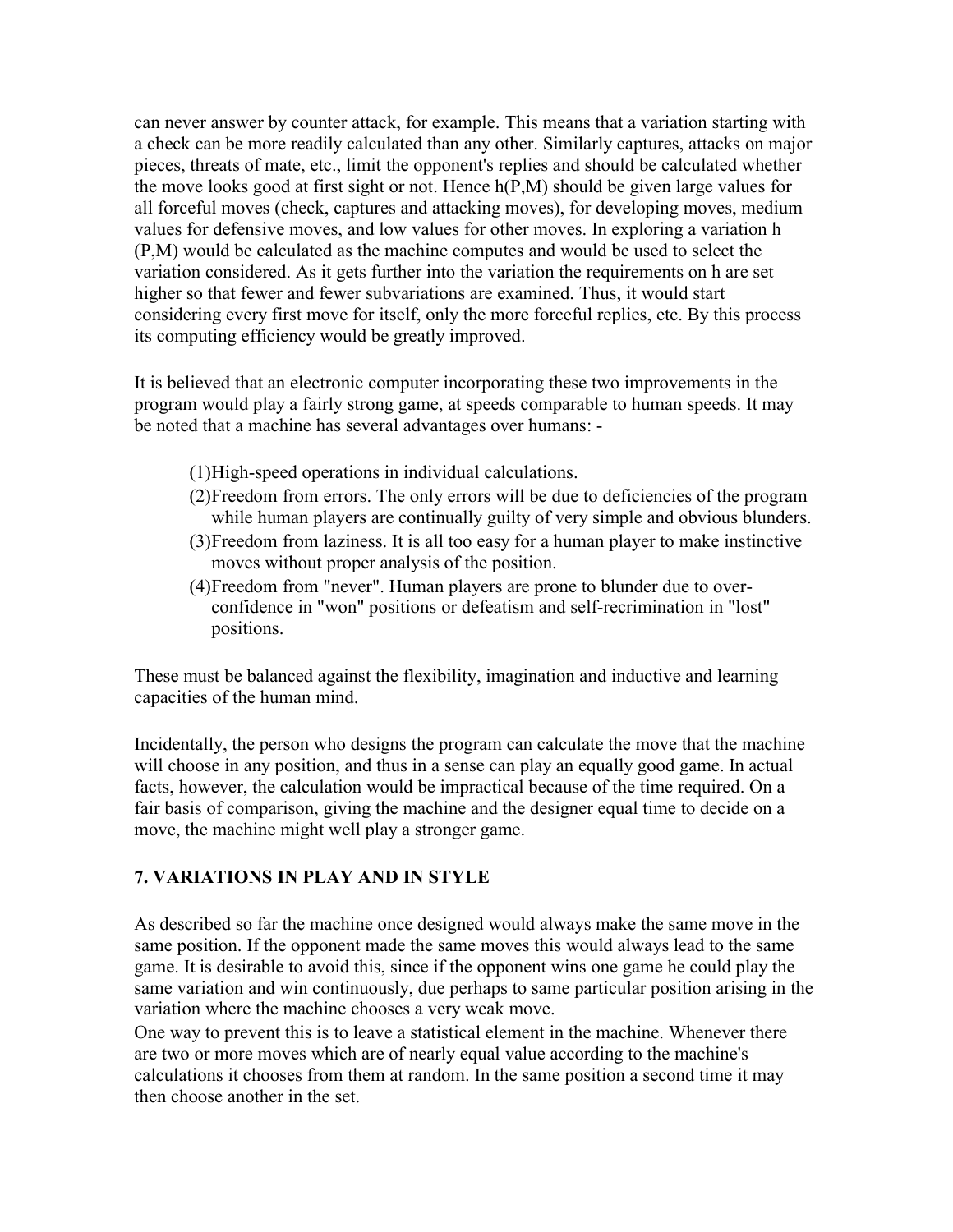The opening is another place where statistical variation can be introduced. It would seem desirable to have a number of the standard openings stored in a slow-sped memory in the machine. Perhaps a few hundred would be satisfactory. For the first few moves (until either the opponent deviates from the "book" or the end of the stored variation is reached) the machine play by memory. This is hardly "cheating" since that is the way chess masters play the opening.

It is interesting that the "style" of play of the machine can be changed very easily by altering some of the coefficients and numerical factors involved in the evaluation function and the other programs. By placing high values on positional weaknesses, etc., a positional-type player results. By more intensive examination of forced variations it becomes a combination player. Furthermore, the strength of the play can be easily adjusted by changing the depth of calculation and by omitting or adding terms to the evaluation function.

Finally we may note that a machine of this type will play "brilliantly" up to its limits. It will readily sacrifice a queen or other pieces in order to gain more material later of to give checkmate provided the completion of the combination occurs within its computing limits.

The chief weakness is that the machine will not learn by mistakes. The only way to improve its play is by improving the program. Some thought has been given to designing a program which is self-improving but, although it appears to be possible, the methods thought of so far do not seem to be very practical. One possibility is to have a higher level program which changes the terms and coefficients involved in the evaluation function depending on the results of games the machine has played. Slam variations might be introduced in these terms and the values selected to give the greatest percentage of "wins".

### **8. ANOTHER TYPE OF STRATEGY**

The strategies described above do not, of course, exhaust the possibilities, In fact, there are undoubtedly others which are far more efficient in the use of the available computing time on the machine. Even with the improvements we have discussed the above strategy gives an impression of relying too much on "brute force" calculations rather than on logical analysis of a position. it plays something like a beginners at chess who has been told some of the principles and is possessed of tremendous energy and accuracy for calculation but has no experience with the game. A chess master, on the other hand, has available knowledge of hundreds or perhaps thousands of standard situations, stock combinations, and common manoeuvres which occur time and again in the game. There are, for example, the typical sacrifices of a knight at f7 or a bishop at h7, the standard mates such as the "Philidor Legacy", manoeuvres based on pins, forks, discoveries, promotion, etc. In a given position he recognizes some similarity to a familiar situation and this directs his mental calculations along the lines with greater probability of success.

There is reason why a program based on such "type position" could not be constructed.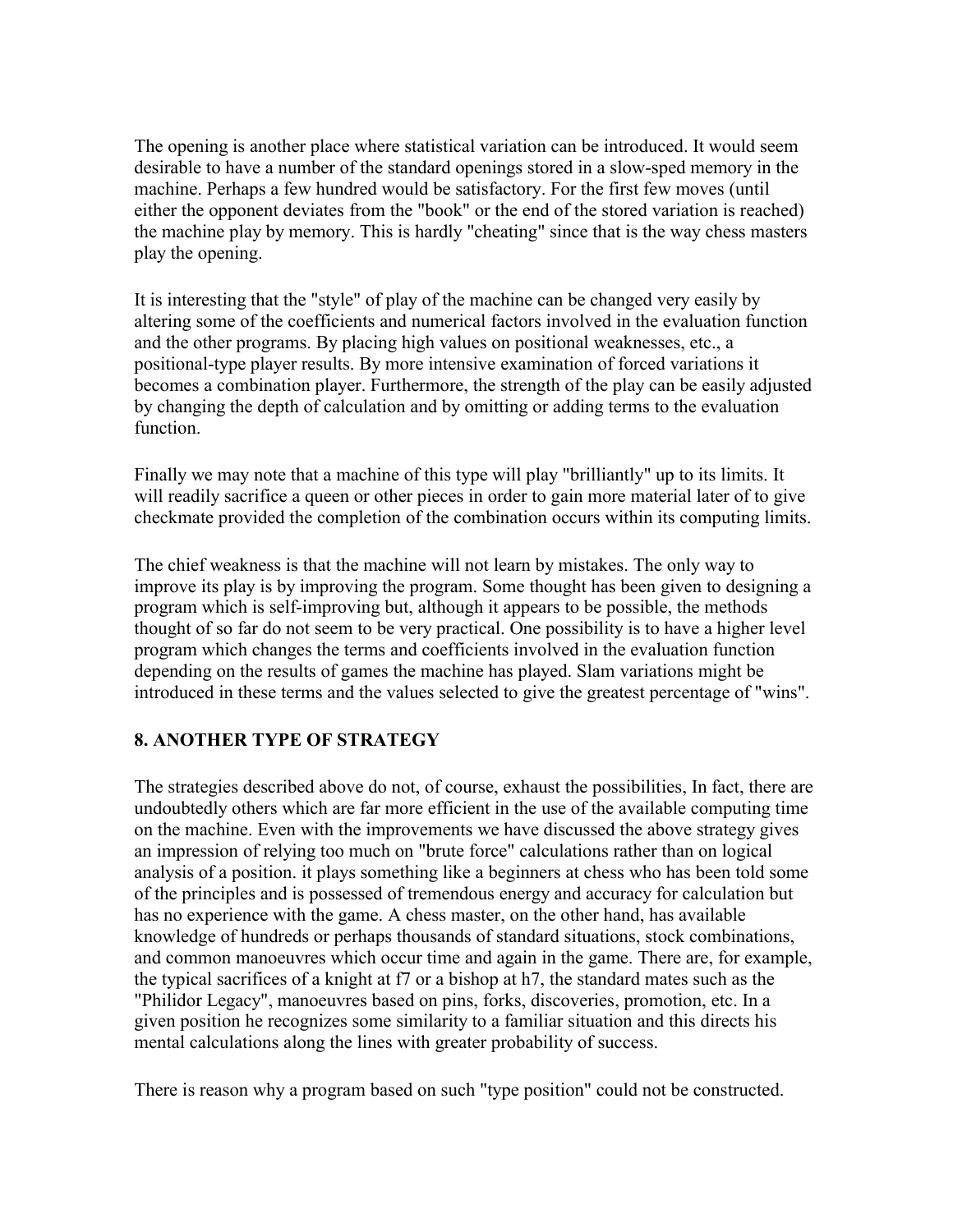This would require, however, a rather formidable analysis of the game. Although there are various books analysing combination play and the middle game, they are written for human consumption, not for computing machines. It is possible to give a person one or two specific examples of a general situation and have him understand and apply the general principles involved. With a computer an exact and completely explicit characterization of the situation must be given with all limitations, special cases, etc. taken into account. We are inclined to believe, however, that if this were done a much more efficient program would result.

To program such a strategy we might suppose that any position in the machine is accompanied by a rather elaborate analysis of the tactical structure of the position suitably encoded. This analytical data will state that, for example, the Black knight at f6 is pinned by a bishop, that the White rook at e1 cannot leave the back rank because of a threatened mate on c1, that a White knight at a4 has no move, etc.; in short, all the facts to which a chess player would ascribe importance in analysing tactical possibilities. These data would be supplied by a program and would be continually changed and kept up-to-date as the game progressed.

The analytical data would be used to trigger various other programs depending on the particular nature of the position. A pinned piece should be attacked. If a rook must guard the back rank it cannot guard the pawn in front of it, etc. The machine obtains in this manner suggestions of plausible moves to investigate.

It is not being suggested that we should design the strategy in our own image. Rather it should be matched to the capacities and weakness of the computer. The computer is strong in speed and accuracy and weak in analytical abilities and recognition. Hence, it should make more use of brutal calculation than humans, but with possible variations increasing by a factor of  $10<sup>3</sup>$  every move, a little selection goes a long way forward improving blind trial and error.

### **ACKNOWLEDGEMENTS.**

The writer in indebted to E.G. Andrews, L.N. Enequist and H.E. Singleton for a number of suggestions that have been incorporated in the paper.

October 8, 1948.

[1] The world championship match between Capablanca and Alekhine ended with the score Alekhine 6, Capablanca 3, drawn 25.

[2] The fact that the number of moves remaining before a draw is called by the 50-move rule has decreased does not affect the argument.

[3] Condon, Tawney and Derr, U.S. Patent 2,215,544. The "Nimotron" based on this patent was built and exhibited by Westinghouse at the 1938 New York World's Fair.

[4] The longest game is 6350 moves, allowing 50 moves between each pawn move or capture. The longest tournament game on record between masters lasted 168 moves, and the shortest four moves. (Chernev, Curious Chess Facts, The Black Knight Press, 1937.)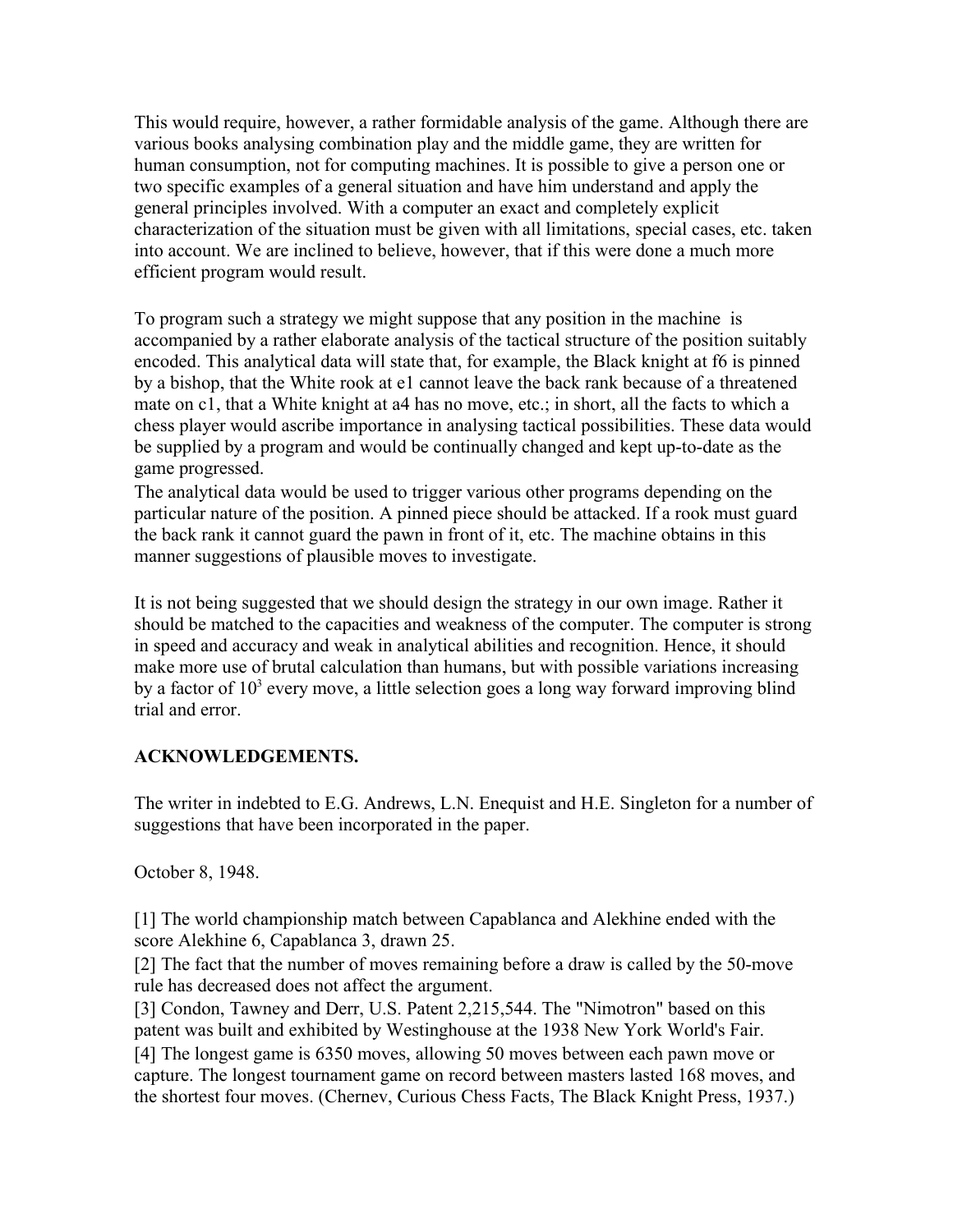[5] See Appendix.

[6] Although there is a finite probability, of the order of  $10^{-75}$ , that random play would win a game from Botvinnik. Bad as random play is, there are even worse strategies which choose moves which actually aid the opponent. For example, White's strategy in the following game: 1. f3 e5 2. g4 Qh4 mate.

## **APPENDIX. THE EVALUATION FUNCTION FOR CHESS**

The evaluation function f(P) should take into account the "long term" advantages and disadvantages of a position, i.e. effects which may be expected to persist over a number of moves longer than individual variations are calculated. Thus the evaluation is mainly concerned with positional or strategic considerations rather than combinatorial or tactical ones. Of course there is no sharp line of division; many features of a position are on the borderline. It appears, however, that the following might properly be included in f(P): -

(1)Material advantage (difference in total material).

(2)Pawn formation:

(a)Backward, isolated and doubled pawns.

(b)Relative control of centre (pawns at e4, d4, c4).

(c)Weakness of pawns near king (e.g. advanced g pawn).

(d)Pawns on opposite colour squares from bishop.

(e)Passed pawns.

(3)Positions of pieces:

- (a)Advanced knights (at e5, d5, c5, f5, e6, d6, c6, f6), especially if protected by pawn and free from pawn attack.
- (b)Rook on open file, or semi-open file.
- (c)Rook on seventh rank.
- (d)Doubled rooks.

(4)Commitments, attacks and options:

- (a)Pieces which are required for guarding functions and, therefore, committed and with limited mobility.
- (b)Attacks on pieces which give one player an option of exchanging.
- (c)Attacks on squares adjacent to king.
- (d)Pins. We mean here immobilizing pins where the pinned piece is of value not greater than the pinning piece; for example, a knight pinned by a bishop.
- (5)Mobility.

These factors will apply in the middle game: during the opening and end game different principles must be used. The relative values to be given each of the above quantities is open to considerable debate, and should be determined by some experimental procedure. There are also numerous other factors which may well be worth inclusion. The more violent tactical weapons, such as discovered checks, forks and pins by a piece of lower value are omitted since they are best accounted for by the examination of specific variations.